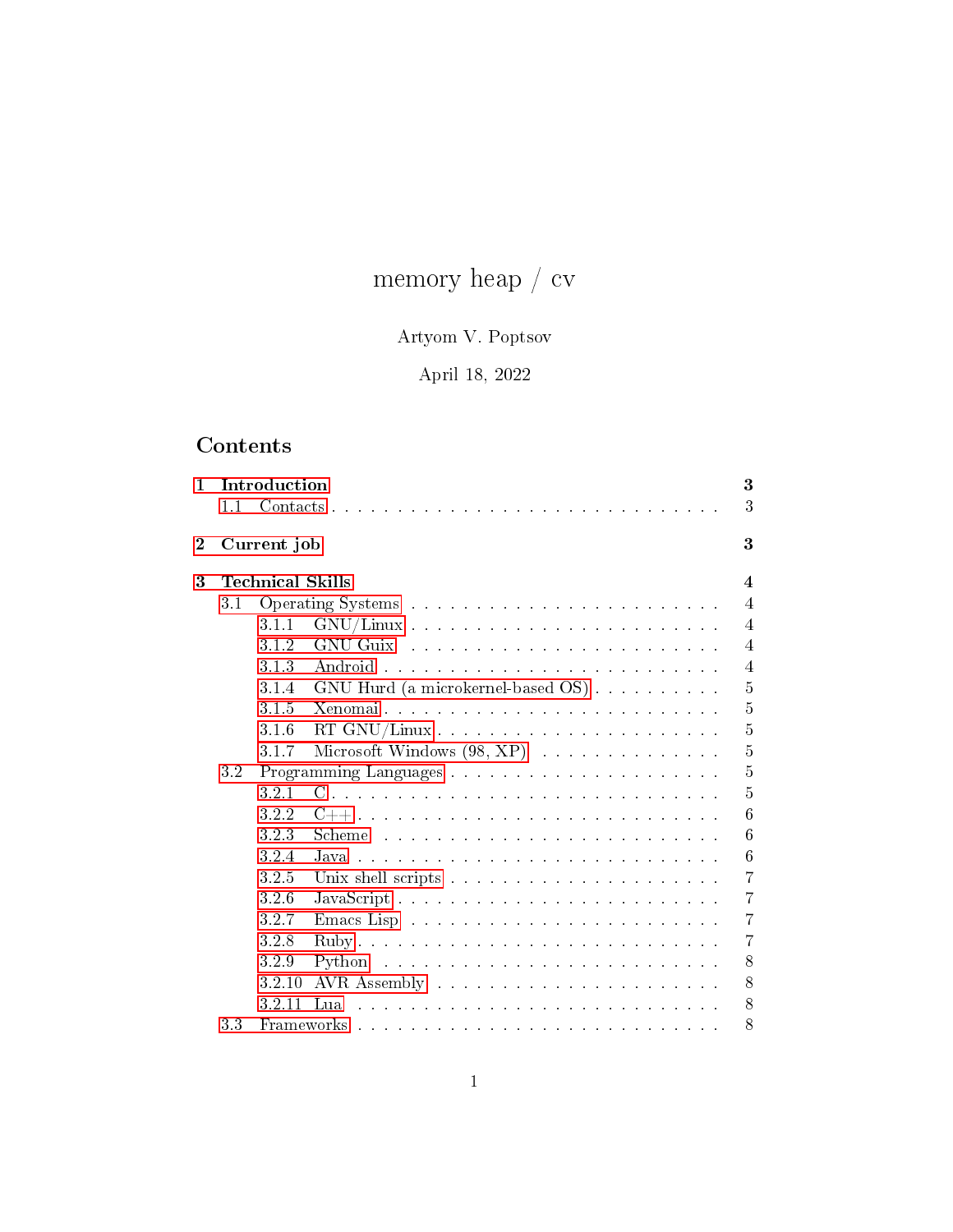|   |                 | 3.3.1<br>8                                                                                                                                                                                                                           |  |  |  |  |
|---|-----------------|--------------------------------------------------------------------------------------------------------------------------------------------------------------------------------------------------------------------------------------|--|--|--|--|
|   |                 | 9<br>332                                                                                                                                                                                                                             |  |  |  |  |
|   | 34              | $9\phantom{.0}$                                                                                                                                                                                                                      |  |  |  |  |
|   | 35              | $\boldsymbol{9}$                                                                                                                                                                                                                     |  |  |  |  |
|   | 3.6             | 9<br>Administration                                                                                                                                                                                                                  |  |  |  |  |
|   |                 | 9<br>36.1                                                                                                                                                                                                                            |  |  |  |  |
|   |                 | 9<br>3.6.2                                                                                                                                                                                                                           |  |  |  |  |
|   |                 | 9<br>3.6.3                                                                                                                                                                                                                           |  |  |  |  |
|   |                 | 10<br>364                                                                                                                                                                                                                            |  |  |  |  |
|   |                 | Init Scripts (openrc, System V, upstart)<br>10<br>3.6.5                                                                                                                                                                              |  |  |  |  |
|   |                 | 3.6.6<br>10                                                                                                                                                                                                                          |  |  |  |  |
|   | 3.7             | 10                                                                                                                                                                                                                                   |  |  |  |  |
|   | 3.8             | 10                                                                                                                                                                                                                                   |  |  |  |  |
|   |                 | 10<br>3.8.1                                                                                                                                                                                                                          |  |  |  |  |
|   |                 | 10<br>382                                                                                                                                                                                                                            |  |  |  |  |
|   |                 | 383<br>10                                                                                                                                                                                                                            |  |  |  |  |
|   |                 | 3.8.4<br>10                                                                                                                                                                                                                          |  |  |  |  |
|   | 39              | 11<br>Telecommunication software                                                                                                                                                                                                     |  |  |  |  |
|   |                 | 11<br>Jitsi<br>3.9.1<br>والمتعاون والمتعاون والمتعاون والمتعاون والمتعاون والمتعاون والمتعاون والمتعاون والمتعاون والمتعاونة والمتعاون                                                                                               |  |  |  |  |
|   |                 | 3.10 Learning Management Systems (LMS)<br>11                                                                                                                                                                                         |  |  |  |  |
|   |                 | 11                                                                                                                                                                                                                                   |  |  |  |  |
|   |                 | 11                                                                                                                                                                                                                                   |  |  |  |  |
|   |                 | 11<br>3.11.1 GNU Privacy Guard                                                                                                                                                                                                       |  |  |  |  |
|   |                 | 12<br>3.11.2 Off-the-record (OTR) messaging with a subset of the second second second second second second second second second second second second second second second second second second second second second second second se |  |  |  |  |
|   |                 | 12                                                                                                                                                                                                                                   |  |  |  |  |
|   |                 | 12                                                                                                                                                                                                                                   |  |  |  |  |
|   |                 | 12<br>3.13 Embedded Development/MCU Firmware Development                                                                                                                                                                             |  |  |  |  |
|   |                 | 3.13.1 Arduino (AVR Family)<br>12                                                                                                                                                                                                    |  |  |  |  |
|   |                 | 12<br>3.13.2                                                                                                                                                                                                                         |  |  |  |  |
|   |                 | 12<br>$3.13.3$ ESP8266 / ESP32                                                                                                                                                                                                       |  |  |  |  |
|   |                 | 13                                                                                                                                                                                                                                   |  |  |  |  |
|   |                 | 13                                                                                                                                                                                                                                   |  |  |  |  |
|   |                 | 13                                                                                                                                                                                                                                   |  |  |  |  |
|   |                 | 3.16 Other<br>13                                                                                                                                                                                                                     |  |  |  |  |
|   |                 | 13<br>3.17 Licenses                                                                                                                                                                                                                  |  |  |  |  |
| 4 | 14<br>Languages |                                                                                                                                                                                                                                      |  |  |  |  |
|   | 4.1             | Russian<br>14                                                                                                                                                                                                                        |  |  |  |  |
|   | 4.2             | English<br>14                                                                                                                                                                                                                        |  |  |  |  |
|   | 4.3             | 14                                                                                                                                                                                                                                   |  |  |  |  |
|   |                 |                                                                                                                                                                                                                                      |  |  |  |  |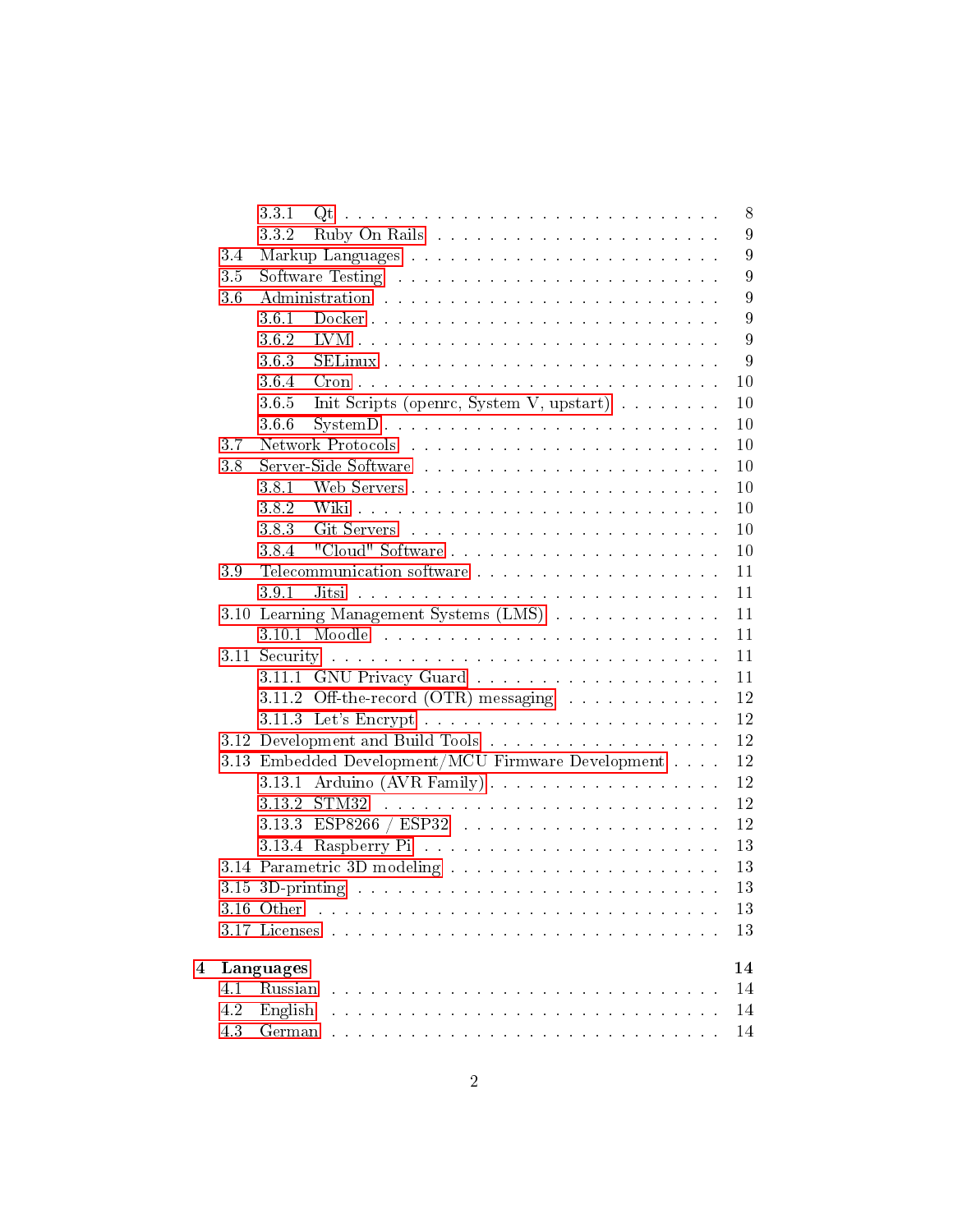[\[HTML\]](https://memory-heap.org/~avp/cv.html)[\[PDF\]](https://memory-heap.org/~avp/cv.pdf)

## <span id="page-2-0"></span>1 Introduction

My name is Artyom V. Poptsov, I also known as "avp".

I'm creative, self-motivated and hard-working; atheist and skeptic, very interested in science. I enjoy learning of well-designed technologies and gaining deep knowledge in things I'm doing. Looking for jobs and opportunities that benefit society and make people's lives better.

Heavily involved in free/libre software development, working on my own free software projects in my spare time.

Main technical interests: programming, functional programming, Lisp, GNU/Linux, free/libre software, operating systems, microkernel-based operating systems, distributed/decentralized systems, text processing, parsers, finite-state machines, compilers.

Co-founder of CADR hackerspace: <https://cadrspace.ru>

#### <span id="page-2-1"></span>1.1 Contacts

- Home page: <https://memory-heap.org/~avp/>
- GitHub account: <https://github.com/artyom-poptsov>
- GitLab account: [https://gitlab.com/a\\_v\\_p](https://gitlab.com/a_v_p)
- Email: (string-join (reverse '("gmail.com" "@" "artyom" "." "poptsov")))
- Matrix: @a\_v\_p:matrix.org

## <span id="page-2-2"></span>2 Current job

- CTO @ [AZ Company Group LLC](http://gkaz.ru)
- Head of "MCU and microprocessor systems programming laboratory" and 3D-printing lab in [Nizhniy Novgorod Technical Colledge.](https://nntc.nnov.ru/)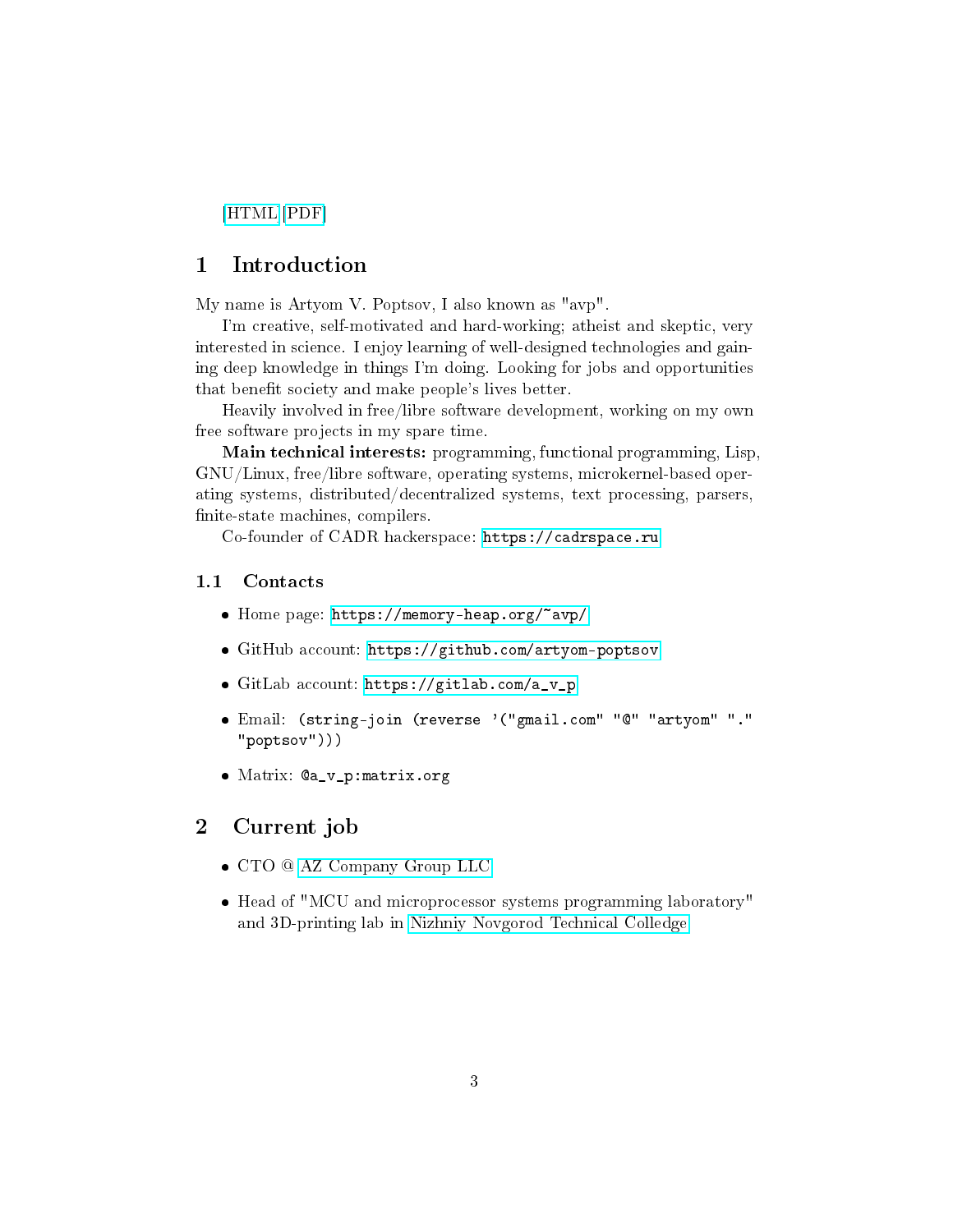## <span id="page-3-0"></span>3 Technical Skills

#### <span id="page-3-1"></span>3.1 Operating Systems

```
3.1.1 GNU/Linux
```

```
knowledge-level: master
experience: more than 10 years
active-skill?: yes
```
Userspace programs and drivers development, administration, cron user, LVM user.

CLI tools: sed, awk, grep, find, ssh tunneling, screen etc.

- source-based: Gentoo (for several years was my main desktop/server and development system), Gentoo Hardened.
- deb-based: Ubuntu (regular use as desktop/development system), Debian.
- rpm-based: Fedora (also have an experience with preparing of RPMpackages), ALT Linux.

## <span id="page-3-3"></span>3.1.2 GNU Guix

```
experience: less than 1 year
knowledge-level: good
active-skill?: yes
```
<https://guix.gnu.org/> User, [contributor.](https://git.savannah.gnu.org/cgit/guix.git/log/?qt=author&q=Artyom+V.+Poptsov)

#### <span id="page-3-4"></span>3.1.3 Android

```
experience: more than 1 year
knowledge-level: basic
active-skill?: yes
```
Application develpment, debugging with ADB. Took a part in [RT Android](http://merasws.com/newsroom/news/mera-has-revamped-android-improved-real-time-kernel-characteristics) [project](http://merasws.com/newsroom/news/mera-has-revamped-android-improved-real-time-kernel-characteristics) in Mera.

Taught classes on Android development for students in a college. Projects:

 [RecBot:](https://gitlab.com/gkaz/recbot) Automatic remote-controlled multiple camera recorder for Android.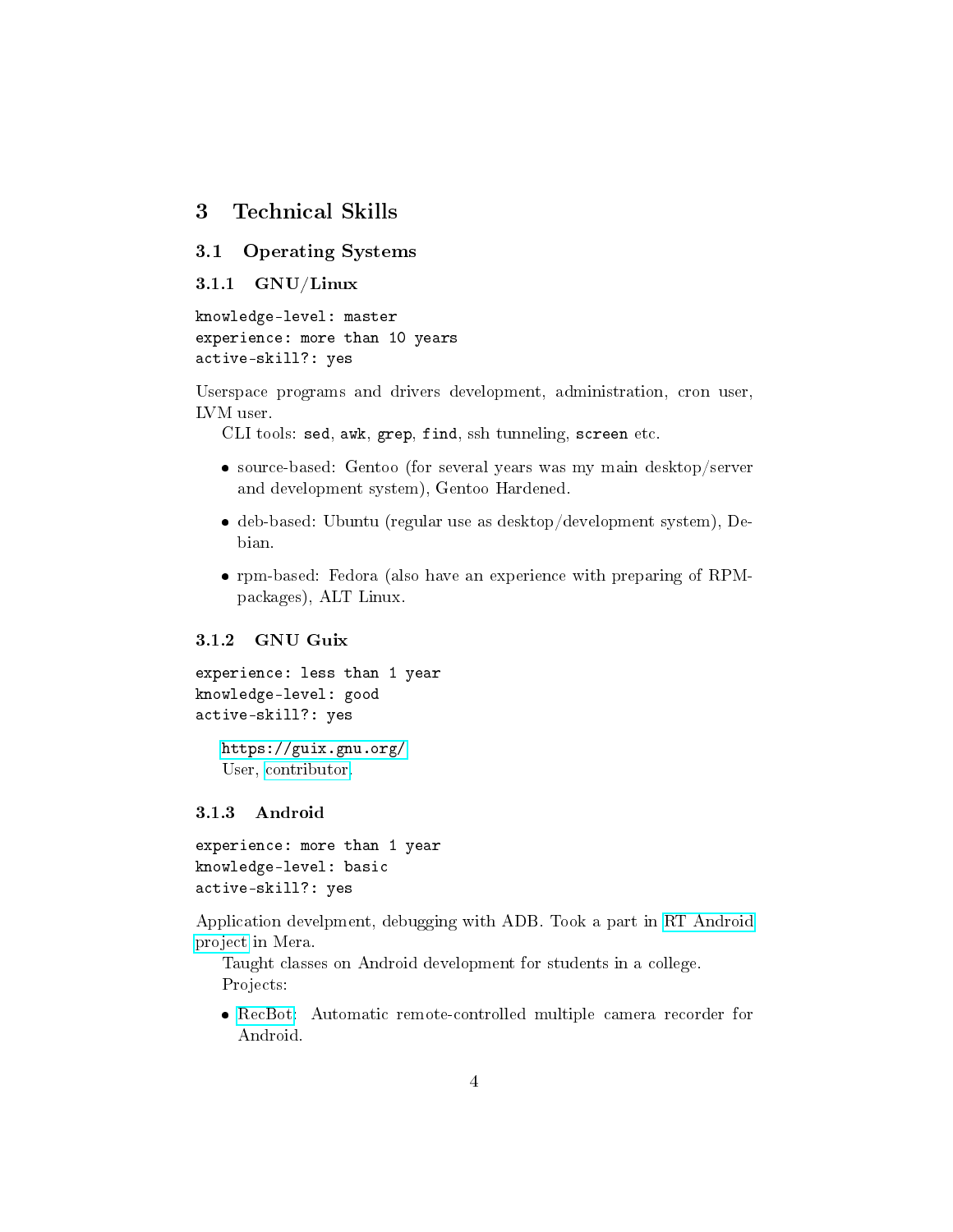#### <span id="page-4-0"></span>3.1.4 GNU Hurd (a microkernel-based OS)

```
experience: less than 1 year
knowledge-level: basic
active-skill?: no
```
Tinkered with it, tried to write a translator (server) for the system.

deb-based: Debian GNU/Hurd

#### <span id="page-4-1"></span>3.1.5 Xenomai

```
experience: less than 1 year
knowledge-level: basic
active-skill?: no
```
#### <span id="page-4-2"></span>3.1.6 RT GNU/Linux

experience: less than 1 year knowledge-level: basic active-skill?: no

#### <span id="page-4-3"></span>3.1.7 Microsoft Windows (98, XP)

#### <span id="page-4-4"></span>3.2 Programming Languages

<span id="page-4-5"></span>3.2.1 C

```
knowledge-level: master
experience: more than 10 years
active-skill?: yes
```
Client-server applications, libraries, Linux kernel drivers development. [Contributions](https://git.libssh.org/projects/libssh.git/log/?qt=grep&q=poptsov.artyom) to [libssh](https://libssh.org/) library. Project examples:

- [Guile-SSH:](https://github.com/artyom-poptsov/guile-ssh) GNU Guile libssh bindings.
- [Guile-Udev:](https://github.com/artyom-poptsov/guile-udev) GNU Guile libudev bindings.

Also I started a free online course on system programming (in Russian): [https://www.youtube.com/playlist?list=PLoAJ3BxlddnopWsE\\_IQYkFYXUkmYA4-Ar](https://www.youtube.com/playlist?list=PLoAJ3BxlddnopWsE_IQYkFYXUkmYA4-Ar)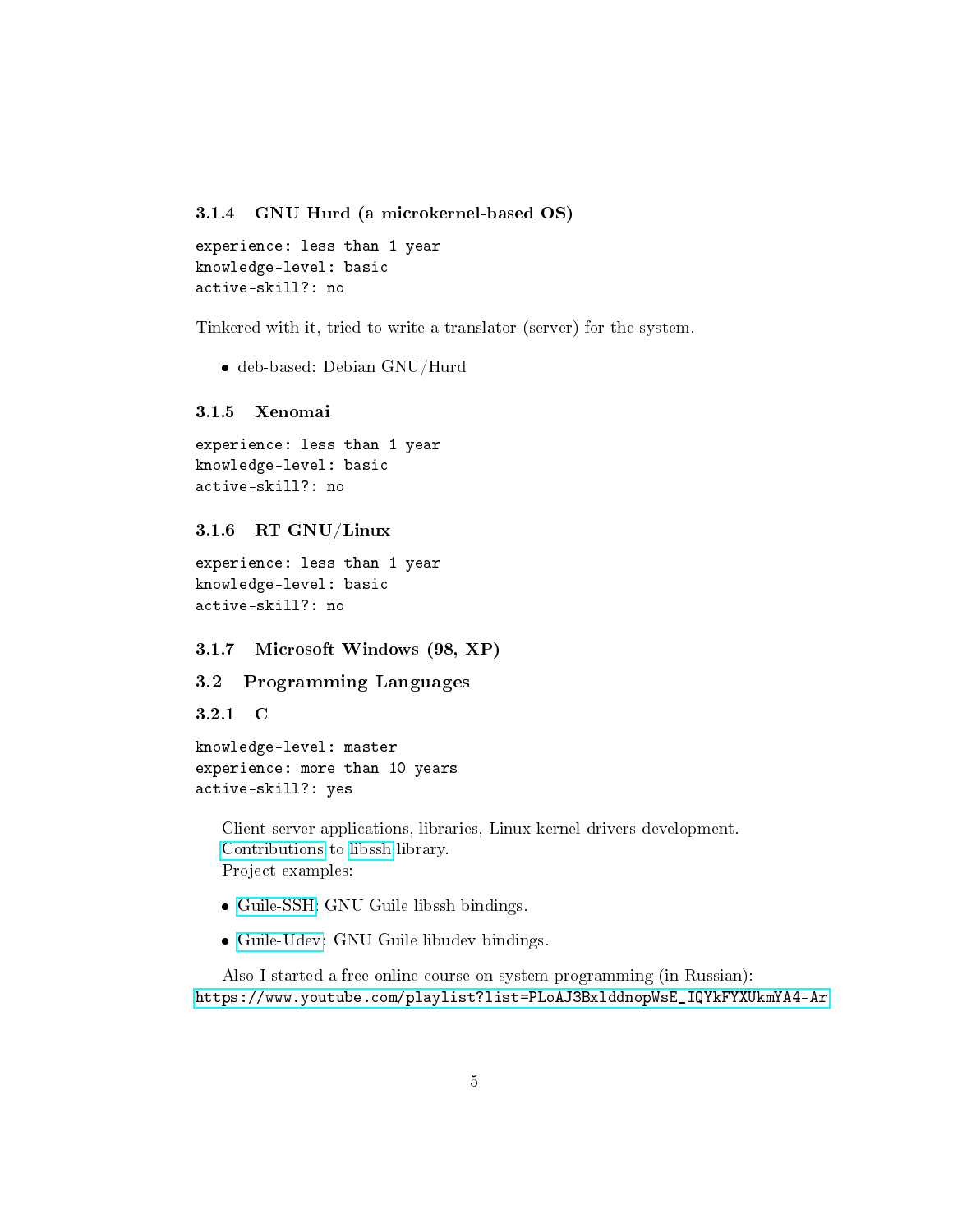```
3.2.2 C++
```

```
knowledge-level: good
experience: more than 4 years
active-skill?: yes
```
Examples:

- [MST:](https://gitlab.com/gkaz/mst) Multi-seat toolkit that allows to make multi-seat configurations.
- [Azbook:](https://gitlab.com/gkaz/azbook) Generic authentication and file synchronization system for WebDAV servers.

#### <span id="page-5-1"></span>3.2.3 Scheme

```
knowledge-level: master
experience: more than 10 years
active-skill?: yes
```
Examples:

- [Guile-SMC:](https://github.com/artyom-poptsov/guile-smc) GNU Guile State Machine Compiler.
- [Guile-INI:](https://github.com/artyom-poptsov/guile-ini) GNU Guile INI Format parser.
- [Guile-Deck:](https://github.com/artyom-poptsov/guile-deck) GNU Guile Matrix client.
- [Guile-DSV:](https://github.com/artyom-poptsov/guile-dsv) GNU Guile DSV/CSV format parser.
- [Guile-SSH:](https://github.com/artyom-poptsov/guile-ssh) GNU Guile libssh bindings.
- [Metabash:](https://github.com/artyom-poptsov/metabash) Distributed pipes for GNU Guile.

## <span id="page-5-2"></span>3.2.4 Java

```
knowledge-level: good
experience: more than 6 years
active-skill?: yes
```
Overview:

- Android application development. JNI.
- Alfresco module development.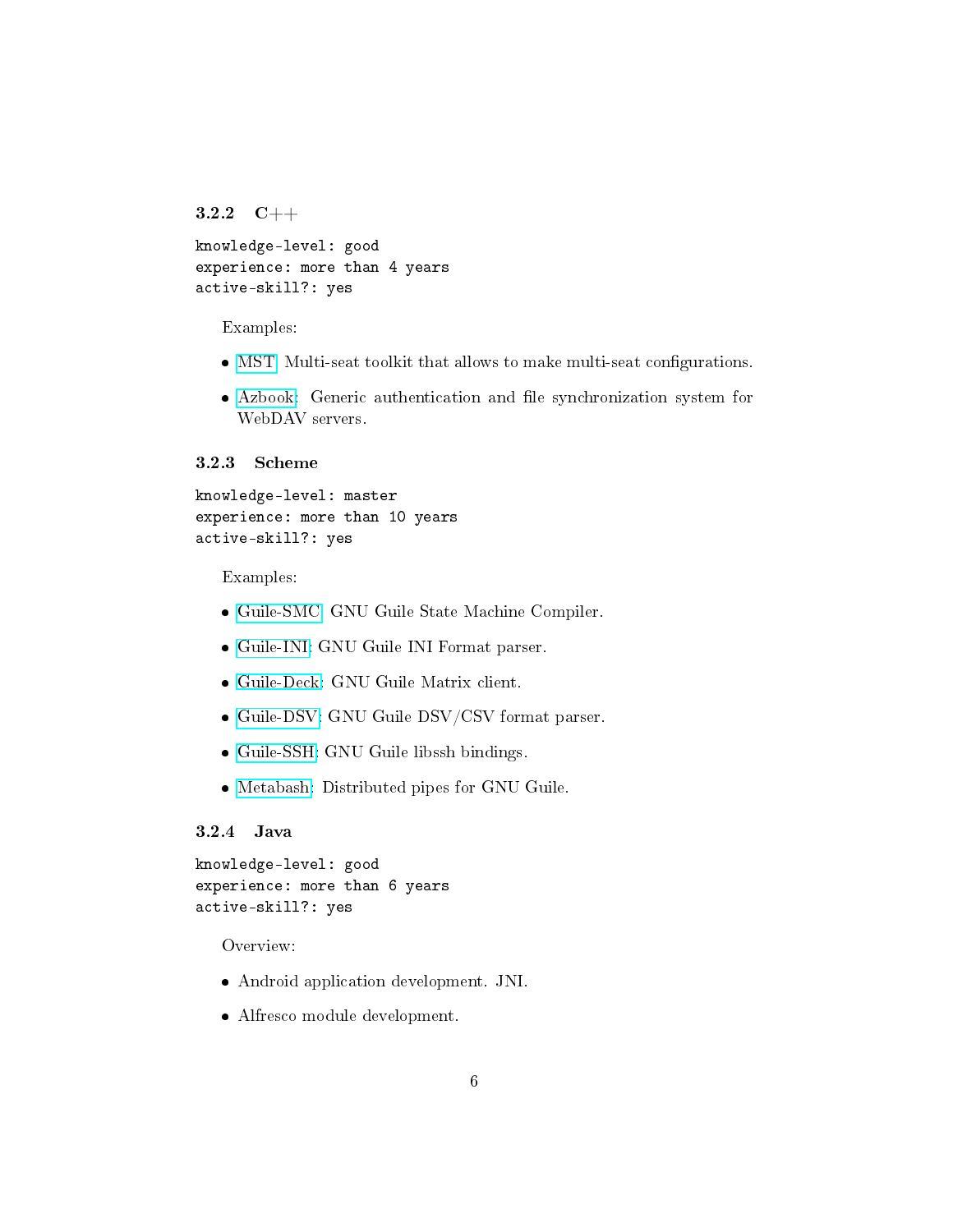Teaching object-oriented programming course in Java for students in [NNTC.](http://nntc.nnov.ru/)

Examples:

- <https://sourceforge.net/projects/clustergen/>
- <https://gitlab.com/gkaz/recbot>

### <span id="page-6-0"></span>3.2.5 Unix shell scripts

experience: more than 10 years knowledge-level: master active-skill?: yes

#### Bash, CShell

I participated in a commercial Bash/system administration course development.

#### <span id="page-6-1"></span>3.2.6 JavaScript

knowledge-level: good experience: more than 2 years active-skill?: yes

#### <span id="page-6-2"></span>3.2.7 Emacs Lisp

knowledge-level: basic experience: more than 10 years active-skill?: yes

#### <span id="page-6-3"></span>3.2.8 Ruby

```
experience: more than 10 years
knowledge-level: basic
active-skill?: no
```
System automatisation, basic web application development.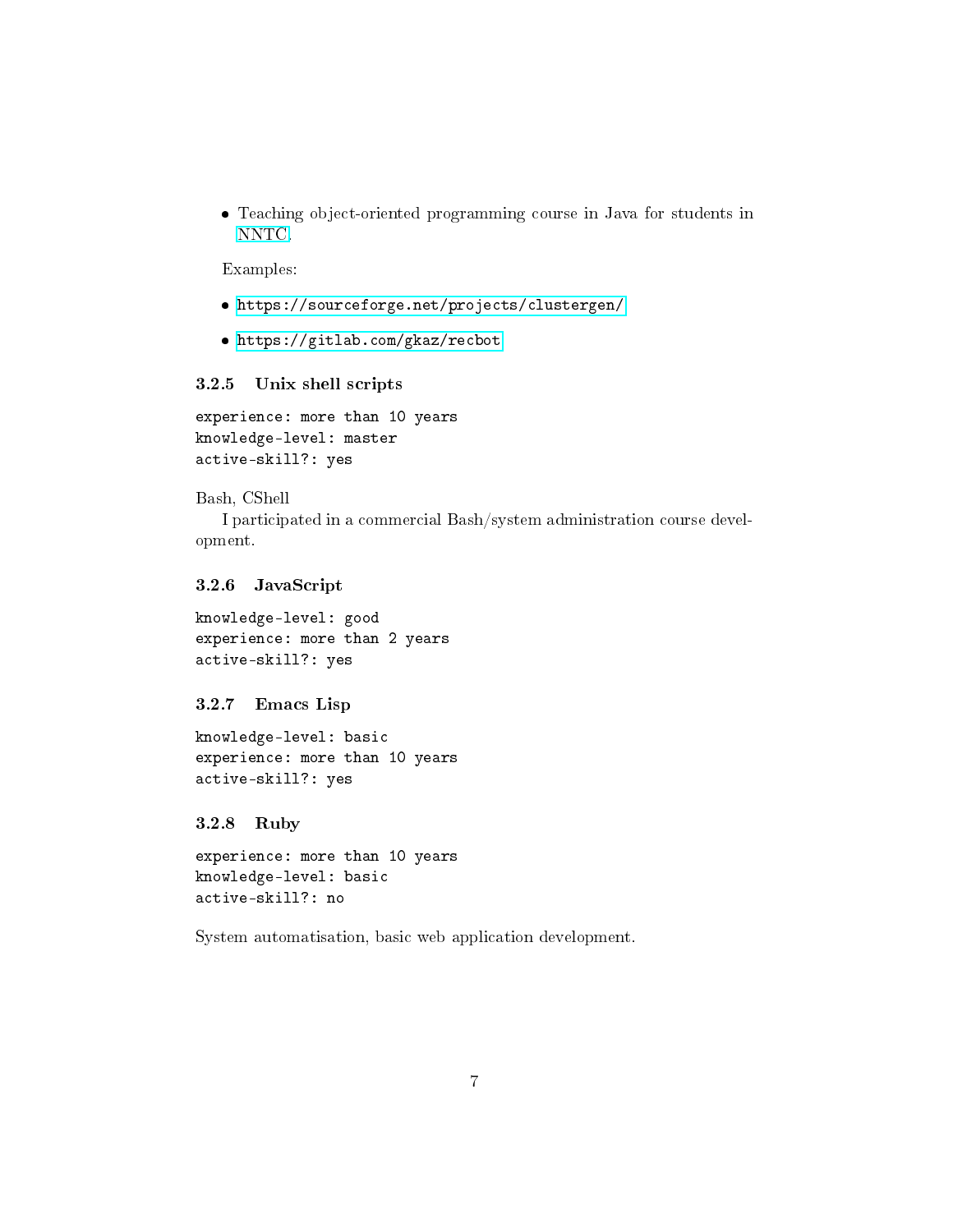### <span id="page-7-0"></span>3.2.9 Python

```
experience: more than 6 months
knowledge-level: basic
active-skill?: yes
```
Experience:

- Development of an extension for [MoinMoin](https://moinmo.in/) wiki engine.
- Teaching a beginner Python course for students in a college.

Examples:

[MoinMoin Abbreviation Parser](https://github.com/artyom-poptsov/moinmoin-abbr-parser)

#### <span id="page-7-1"></span>3.2.10 AVR Assembly

```
knowledge-level: basic
experience: less than 6 months
active-skill?: no
```
Examples:

- ["Chasing lights"](https://github.com/cadrspace/arduino-projects/tree/master/asm/chasing-lights) in AVR Assembly.
- ["AVR assembly with AVP"](https://www.youtube.com/watch?v=_0HFB44Xntc&list=PLoAJ3Bxlddnqzfco6HLxfUt4f8R0VAtAr) series on YouTube.

#### <span id="page-7-2"></span>3.2.11 Lua

```
knowledge-level: basic
experience: less than 1 year
active-skill?: no
```
## <span id="page-7-3"></span>3.3 Frameworks

<span id="page-7-4"></span>3.3.1 Qt

```
knowledge-level: good
experience: more than 3 years
active-skill?: yes
```
Examples:

• [MST:](https://gitlab.com/gkaz/mst) Multi-seat toolkit that allows to make multi-seat configurations.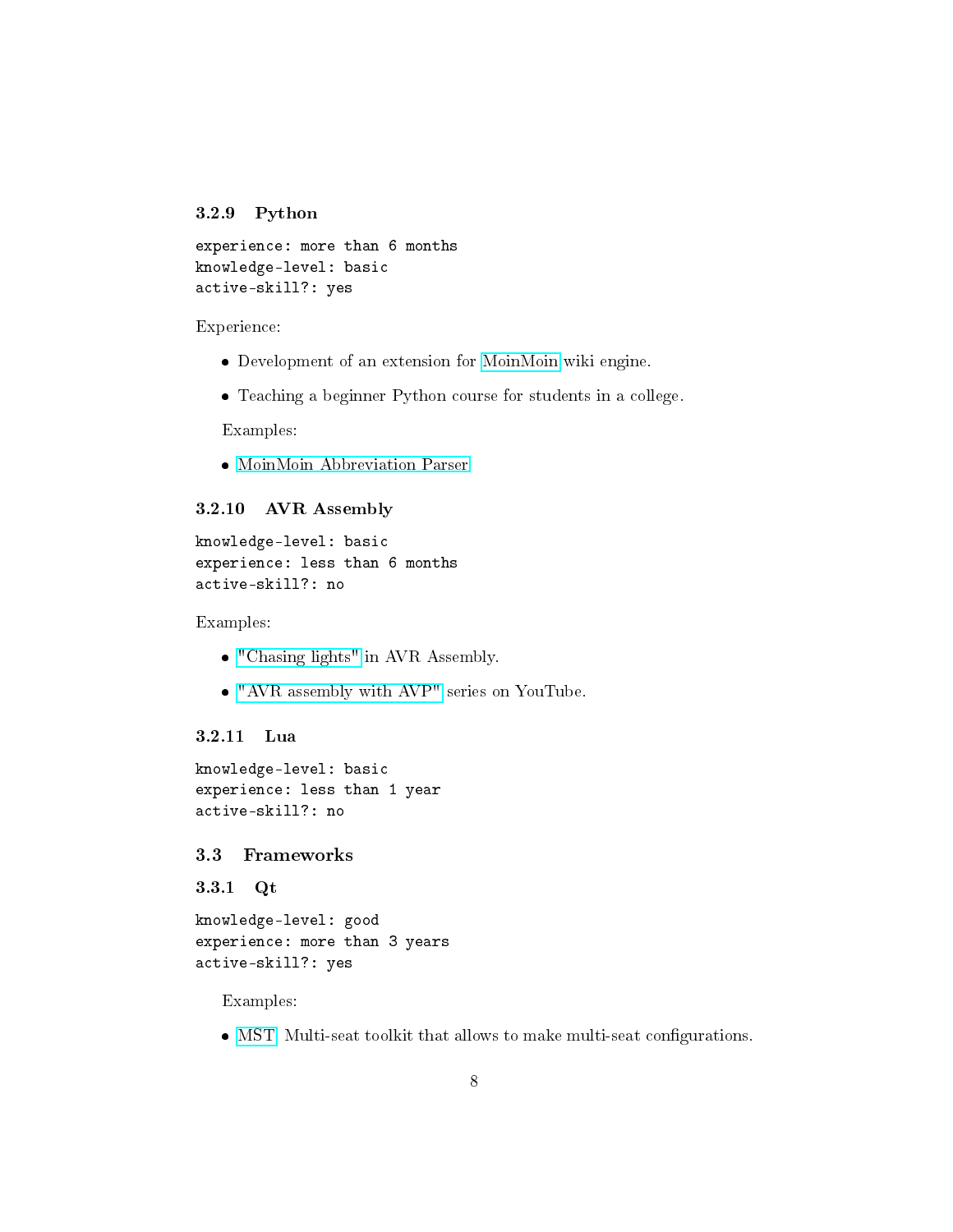## <span id="page-8-0"></span>3.3.2 Ruby On Rails

```
knowledge-level: basic
experience: less than 1 years
active-skill?: no
```
#### <span id="page-8-1"></span>3.4 Markup Languages

Emacs org-mode, Texinfo, HTML, Wiki syntax, Markdown. Texinfo examples:

[Guile-SSH documentation](https://github.com/artyom-poptsov/guile-ssh/tree/master/doc)

## <span id="page-8-2"></span>3.5 Software Testing

- GitLab/GitHub CI
- JUnit
- SRFI-64 (a testing framework for Scheme.)

## <span id="page-8-3"></span>3.6 Administration

#### <span id="page-8-4"></span>3.6.1 Docker

```
knowledge-level: good
experience: more than 2 years
active-skill?: yes
```
- $\bullet$  Dockerfile
- Docker Hub
- Docker Compose

#### <span id="page-8-5"></span>3.6.2 LVM

```
experience: more than 2 years
knowledge-level: basic
active-skill?: yes
```
#### <span id="page-8-6"></span>3.6.3 SELinux

knowledge-level: basic experience: less than 1 year active-skill?: no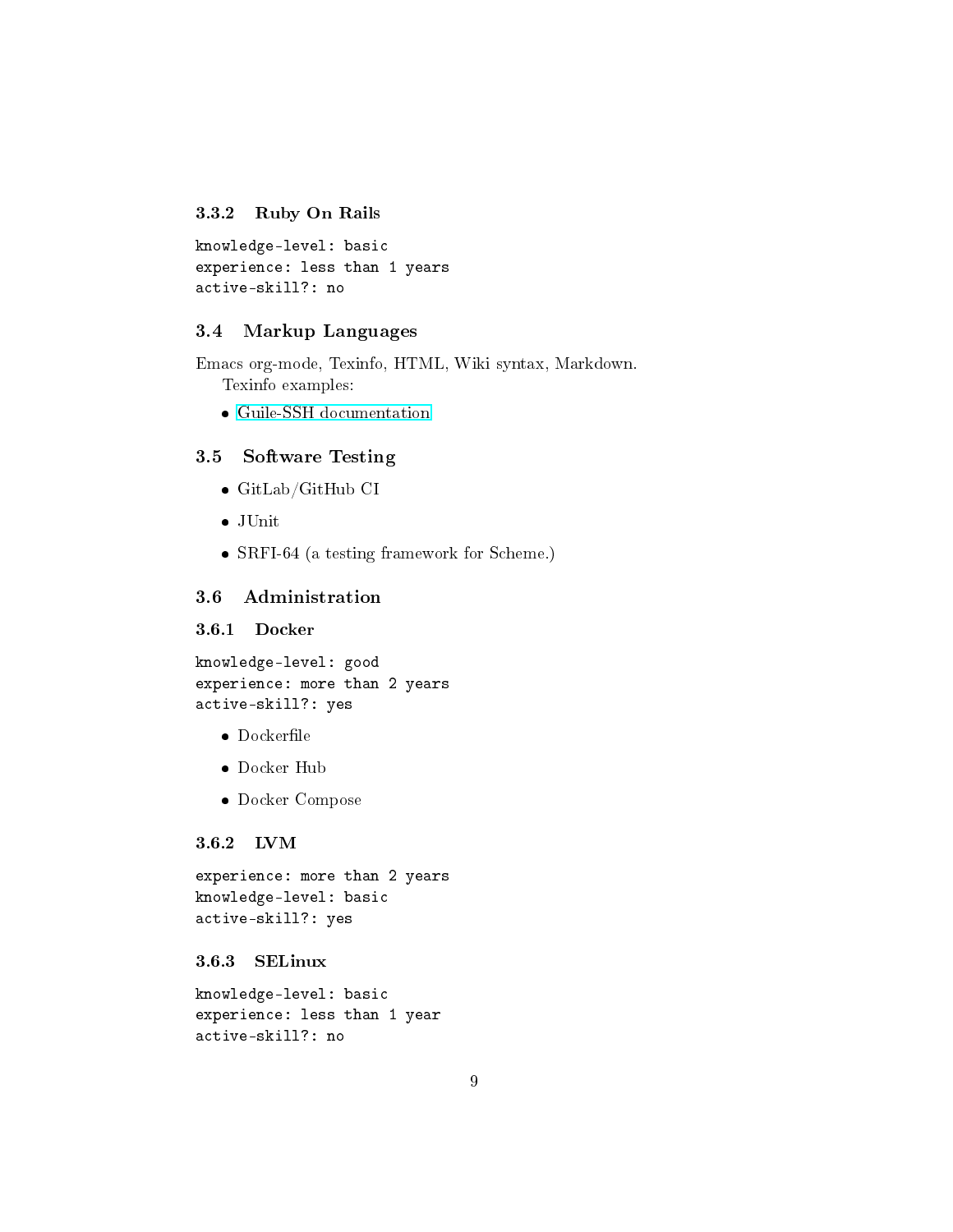## <span id="page-9-0"></span>3.6.4 Cron

- <span id="page-9-1"></span>3.6.5 Init Scripts (openrc, System V, upstart)
- <span id="page-9-2"></span>3.6.6 SystemD

## <span id="page-9-3"></span>3.7 Network Protocols

SSH, TCP/IP family, ONC RPC, SCTP, CoAP, WebSocket.

## <span id="page-9-4"></span>3.8 Server-Side Software

### <span id="page-9-5"></span>3.8.1 Web Servers

lighttpd, apache

#### <span id="page-9-6"></span>3.8.2 Wiki

- MediaWiki administration, maintenance, usage (I used to write some articles for Wikipedia.)
- MoinMoin administration, maintenance, usage.

#### <span id="page-9-7"></span>3.8.3 Git Servers

- GitLab (deployment, maintenance, interaction with the API.)
- Gitolite

#### <span id="page-9-8"></span>3.8.4 "Cloud" Software

1. ownCloud

```
experience: more than 1 year
knowledge-level: basic
active-skill?: no
```
Deployment, maintenance, interaction with the API.

2. NextCloud

```
knowledge-level: good
experience: more than 3 years
active-skill?: yes
```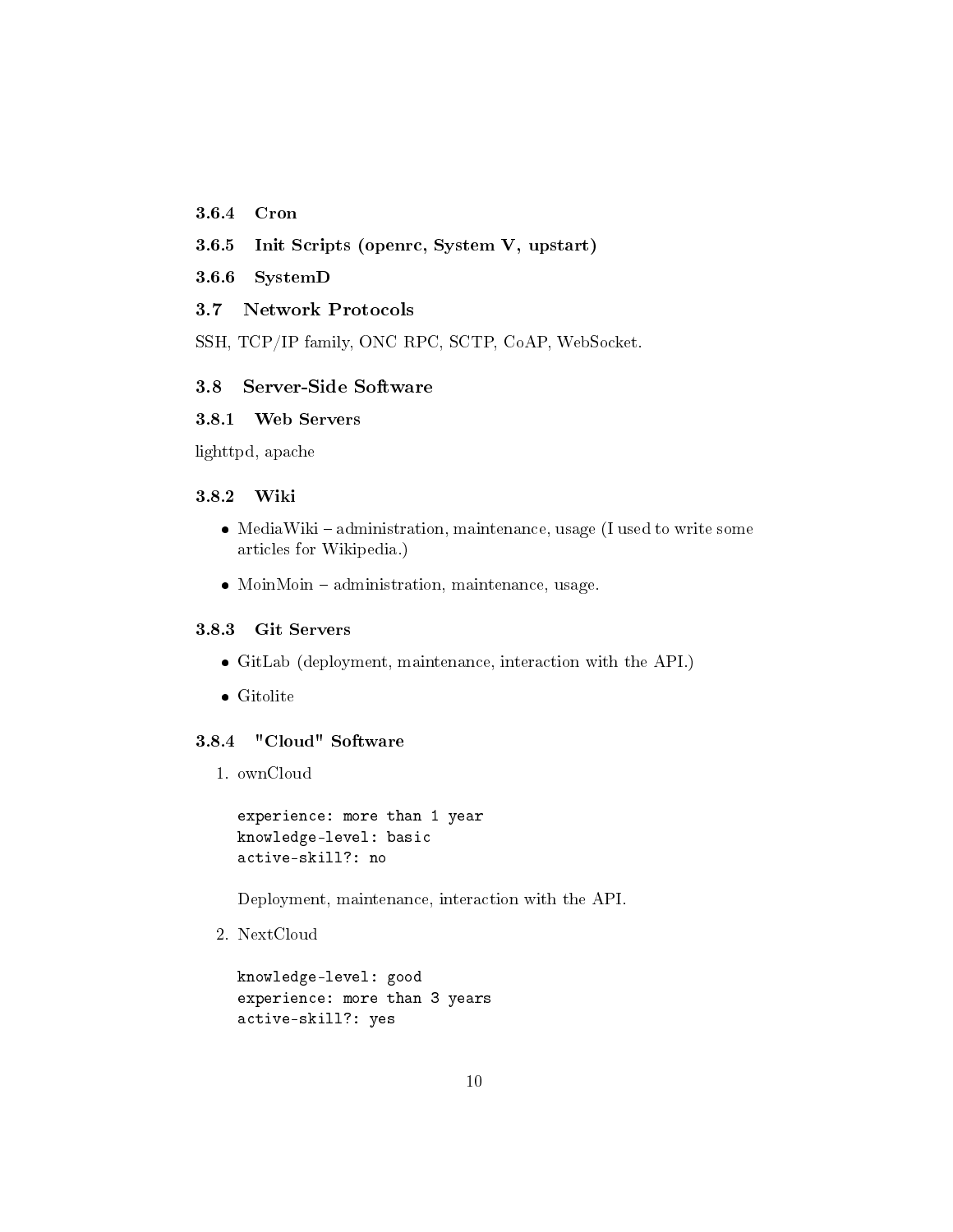Deployment, maintenance, interaction with the API.

3. FreedomBox

#### <span id="page-10-0"></span>3.9 Telecommunication software

```
3.9.1 Jitsi
```
experience: more than 2 years knowledge-level: good active-skill?: yes

- Deployment in a production environment.
- Maintenance.
- Monitoring.
- Patching.

## <span id="page-10-2"></span>3.10 Learning Management Systems (LMS)

#### <span id="page-10-3"></span>3.10.1 Moodle

```
knowledge-level: good
experience: more than 4 years
active-skill?: yes
```
- Maintenance.
- Integration with other services.
- Course/test development, daily usage.

#### <span id="page-10-4"></span>3.11 Security

#### <span id="page-10-5"></span>3.11.1 GNU Privacy Guard

experience: more than 5 years knowledge-level: basic active-skill?: yes

Use GPG for email communications and to sign software releases. GPG Key: [D0C2 EAC1 3310 822D 98DE B57C E9C5 A2D9 0898 A02F](https://pgp.mit.edu/pks/lookup?search=0xE9C5A2D90898A02F&op=index)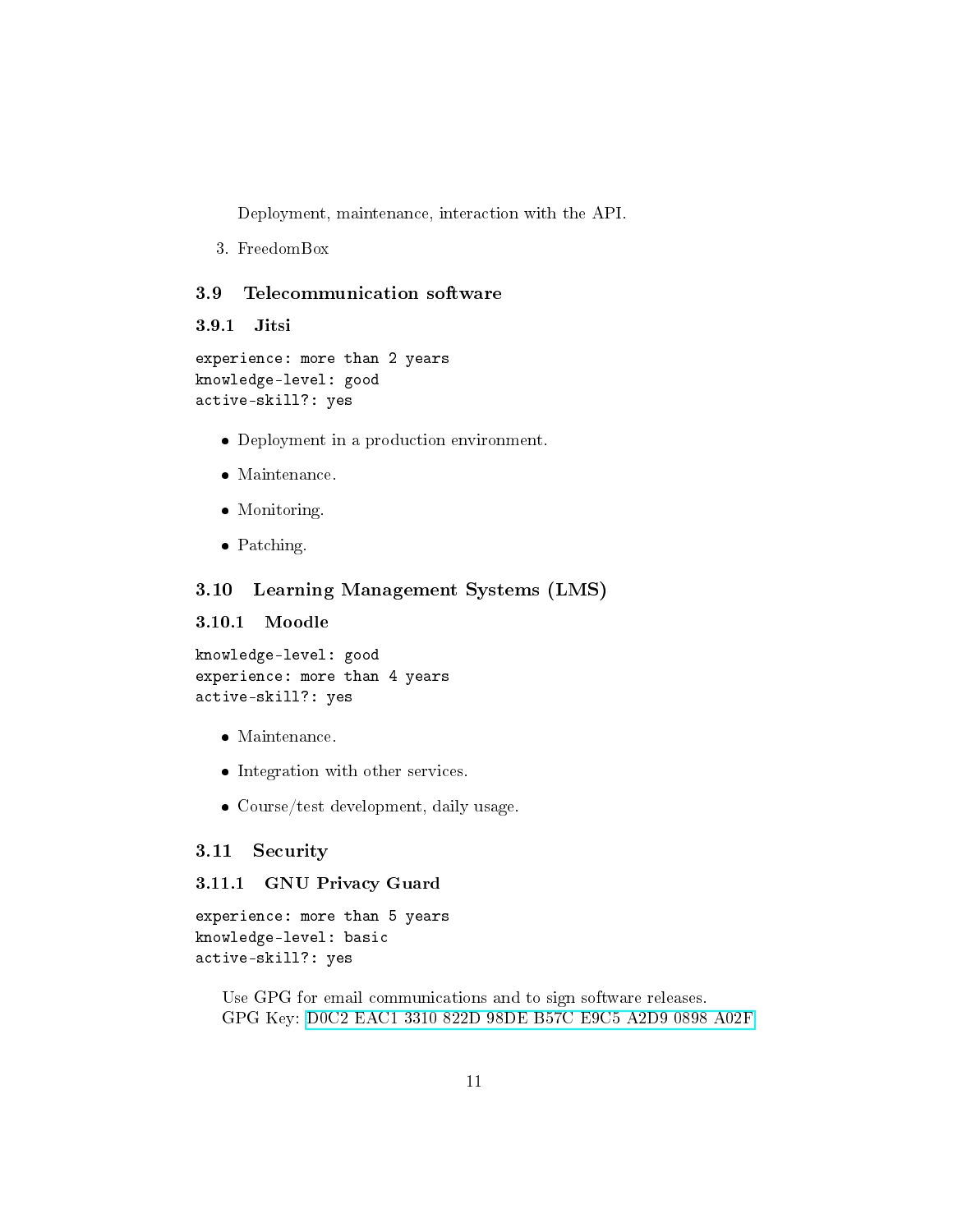#### <span id="page-11-0"></span>3.11.2 Off-the-record  $(OTR)$  messaging

knowledge-level: basic experience: more than 6 months active-skill?: no

#### <span id="page-11-1"></span>3.11.3 Let's Encrypt

experience: more than 1 year knowledge-level: basic active-skill?: yes

Home and production use.

## <span id="page-11-2"></span>3.12 Development and Build Tools

RCS/Git/SVN, GNU Make, GNU Autotools (Automake, Autoconf, Libtool), scons, GDB/DDD, strace, GNU Emacs, NetBeans, Eclipse, distcc

Gave a talk in 2015 on version control systems for students of NNTC. Slides: <https://github.com/artyom-poptsov/talks/tree/master/vcs>

#### <span id="page-11-3"></span>3.13 Embedded Development/MCU Firmware Development

<span id="page-11-4"></span>3.13.1 Arduino (AVR Family)

knowledge-level: master experience: more than 4 years active-skill?: yes

<span id="page-11-5"></span>3.13.2 STM32

knowledge-level: basic experience: less than 1 year active-skill?: yes

<span id="page-11-6"></span>3.13.3 ESP8266 / ESP32

knowledge-level: good experience: more than 3 years active-skill?: yes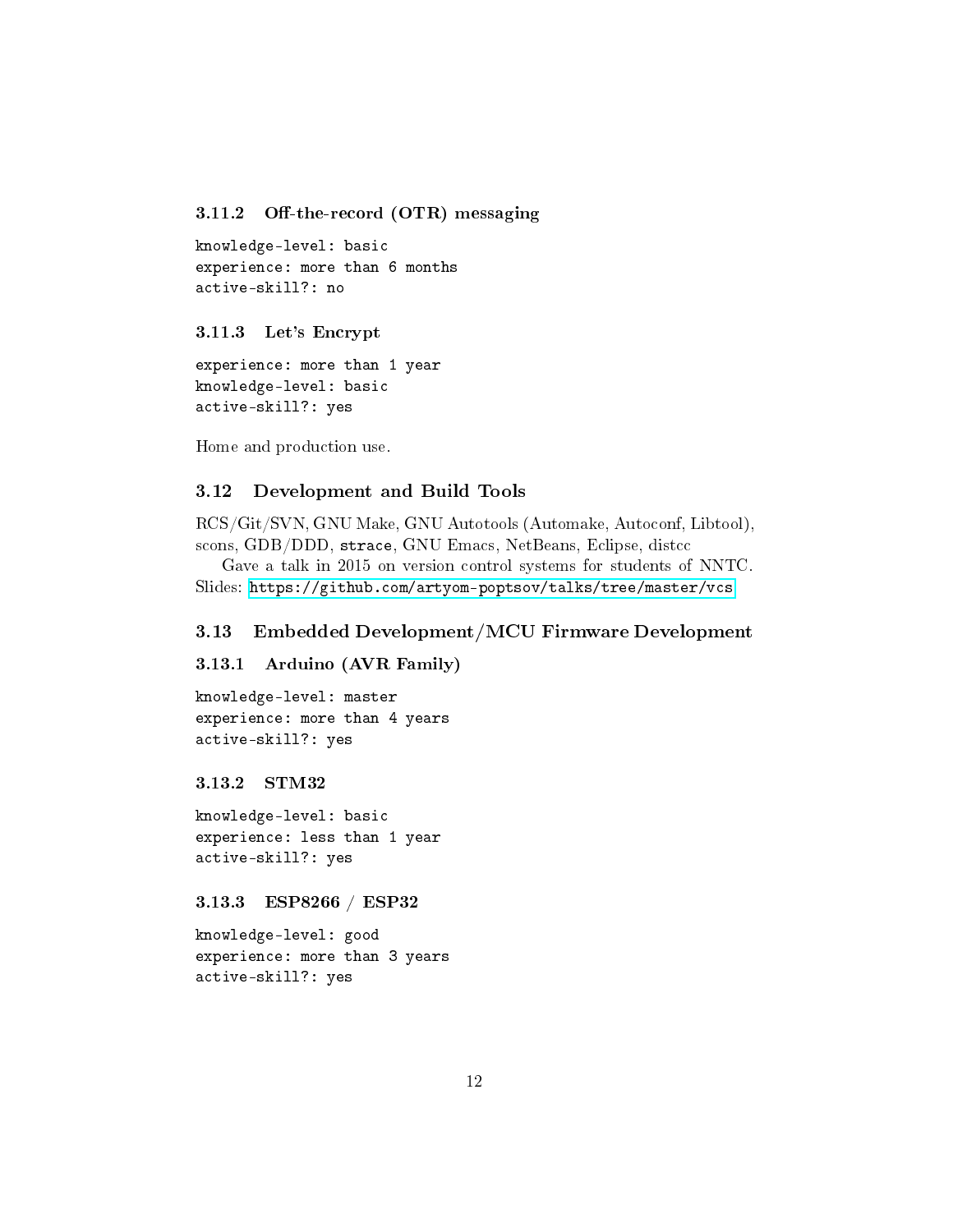#### <span id="page-12-0"></span>3.13.4 Raspberry Pi

knowledge-level: good experience: more than 2 years active-skill?: no

Kernel compilation, GPIOs, etc.

### <span id="page-12-1"></span>3.14 Parametric 3D modeling

experience: more than 3 years knowledge-level: good active-skill?: yes

I'm mostly using FreeCAD nowadays. Some of my works can be found here: [https://www.thingiverse.com/a\\_v\\_p/designs](https://www.thingiverse.com/a_v_p/designs)

### <span id="page-12-2"></span>3.15 3D-printing

I have experience in:

- Building, maintaining and using 3D-printers (RepRap and alike.)
- Preparing 3D-models for printing.

#### <span id="page-12-3"></span>3.16 Other

- Good knowledge of Linux kernel standards and GNU coding standards.
- Expirience of interaction with free software community. Contributions to: GNU Guile-RPC, libssh.
- Backus-Naur Form (BNF), ABNF
- Gnuplot

#### <span id="page-12-4"></span>3.17 Licenses

I have basic understanding of the following licenses:

- Creative Commons
- GNU GPLv3